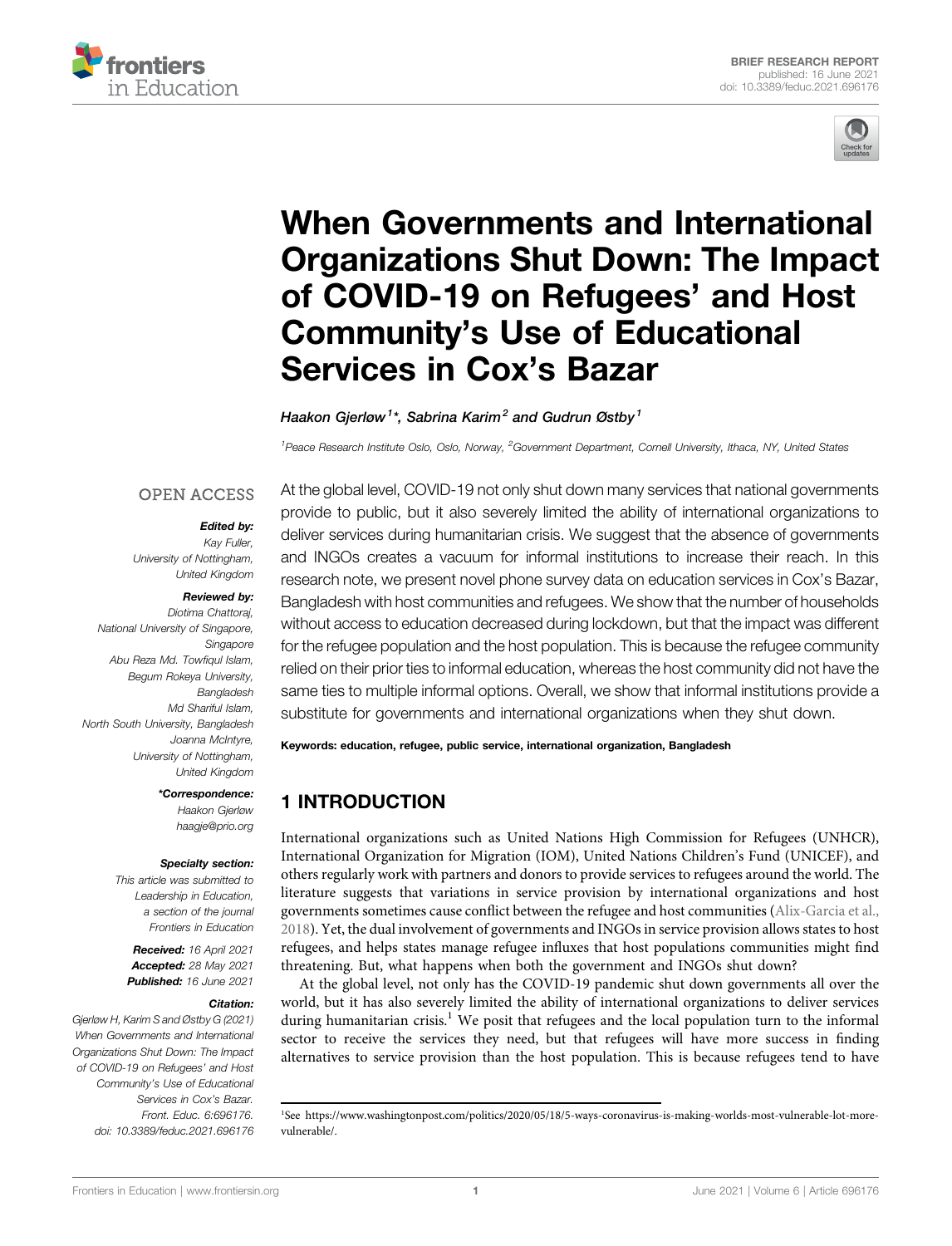links to multiple informal channels. As such any service deficit that existed between refugees and host population prior to the COVID-19 pandemic may actually disappear when formal service providers shut down.

Using the example of educational services, a sector for which both governments and INGOs are responsible in refugee camps and/or local host communities, we evaluate the effect of a sudden absence of formal educational services due to the COVID-19 pandemic in Cox's Bazar, Bangladesh. Using our phone-survey sample of 616 Rohingya refugee and host population households, we show that half of all households did not have access to any educational services during the lockdown. However, the host community turned to private tutors during the lockdown, and refugees relied on private tutors, religious educational services as well as community based education services. The evidence shows that while education for refugees and the host community declined drastically during COVID-19, the availability of informal service providers provided an important safety net for refugees in particular. This implies that the absence of the government and INGOs could lead to informal actors gaining a foothold in service provision and governance. However, our data also indicate that a majority of households do not use any educational services during the pandemic; an ill omen for the next generation.

# 2 INTERNATIONAL ORGANIZATION **GOVERNANCE**

In countries that host refugee populations, IO's are primarily responsible for their service provision. International humanitarian organizations ensure collaboration, coordination, and cooperation for saving the lives, reducing the suffering, and enhancing the welfare of the world's most vulnerable and neglected populations ([Caplan 2005](#page-6-0); [Barnett 2013\)](#page-6-1). They become sources of governing authority for refugees, stateless people, and other groups who live within the national territory of a particular country. Particularly when government state capacity is low and/or elite divisions high, international actors provide a governance substitute [\(Miller 2017](#page-6-2)). However, when governments host IOs that serve refugees, it sets up two governance structures within the same country that may at times be the source of grievances between the refugee and host population [\(Alix-Garcia et al., 2018](#page-5-0)).

Yet, despite host population resentment of IO service provision to refugees, many national governments are likely to be more effective in the provision of goods and services than international actors. Like national governments, international organizations must have capacity and cohesion to provide these services [\(Littoz-Monnet 2017;](#page-6-3) [Campbell 2018;](#page-6-4) [Lake 2018](#page-6-5); [Schneiker et al., 2018](#page-6-6)), but are likely to have less of these resources compared to national governments, for three reasons. First, national governments have multiple and diversified revenue generating streams—they can borrow, tax, and receive funds from international aid. International organizations rely solely on the funds from donor countries. These funds are often times restricted in what they can be used for, as multilateral aid is often

conditional [\(Bayram and Graham 2015](#page-6-7)), and often depends on the political goals of donor countries ([Nelson 1986](#page-6-8); [Whitaker](#page-6-9) [2008](#page-6-9)). This means that international organizations are more likely than national governments to have their hands tied with respect to funding service provision. Second, in most cases, national governments rely on legitimacy conferred onto them by their citizens via the provision of goods and services ([Risse and](#page-6-10) [Stollenwerk 2018\)](#page-6-10), which means that national governments have an incentive to consistently provide goods and services to the public. International organizations only need the approval of those that they serve in order to be legitimate, and have less of an incentive to consistently provide goods and services to those under their jurisdiction. Finally, the multitude of international organizations, the international laws that govern them, and the absence of a international sovereign make cooperation and coordination more difficult at the global level. Competing interests and overlapping mandates among international organizations can reduce the quantity and quality of goods and service provision ([Frey 2008](#page-6-11); [Gray 2018](#page-6-12)). The observable implication from these differences is that when comparing the same sector of service provision—education, for example—the provision of the service by the government to its citizens will be better than the service provision by IO's. Where international organizations operate and govern such refugee camps, then, refugees will experience a service deficit when compared to the host community.

# 2.1 When International Organizations and National Governments Shut Down

While it is very rare, there are certain events that cause the collapse of formal governance. Global pandemics or other disasters temporarily shut down the ability of governments and international organizations to continue to provide services. One consequence is that refugees become worse off while the host population continues to accumulate capital. The initial poor service provision (to refugees) predicts larger service deficits during a shutdown (between refugee and host communities), because the shutdown reinforces the structural inequalities that existed prior to the shutdown ([Egede and Walker 2020](#page-6-13)).

However, we counter-intuitively suggest that shutdowns do not necessarily disproportionately reduce access to services for refugees relative to the host population because refugees may have more access to informal service providers. In many areas, sources of informal governance authorities provide public goods and service provision in competition with formal sources of authority ([Risse and Stollenwerk 2018](#page-6-10)). Non-state actors, such as traditional leaders, religious leaders, or even insurgent, gang or criminal networks often provide goods and services to communities ([Skarbek 2011](#page-6-14); Arjona, Kasfi[r, and Mampilly](#page-5-1) [2015](#page-5-1); [Schmelzle and Stollenwerk 2018](#page-6-15); [Lessing and Willis](#page-6-16) [2019](#page-6-16)). They fill the governance voids where international organizations or state governments are unable to provide goods and services. Where the service gap is larger, such as in refugee camps, these informal authorities may have more power, influence, and capacity. As such, there are a higher number of options for service provision [\(Yassin et al., 2016\)](#page-6-17).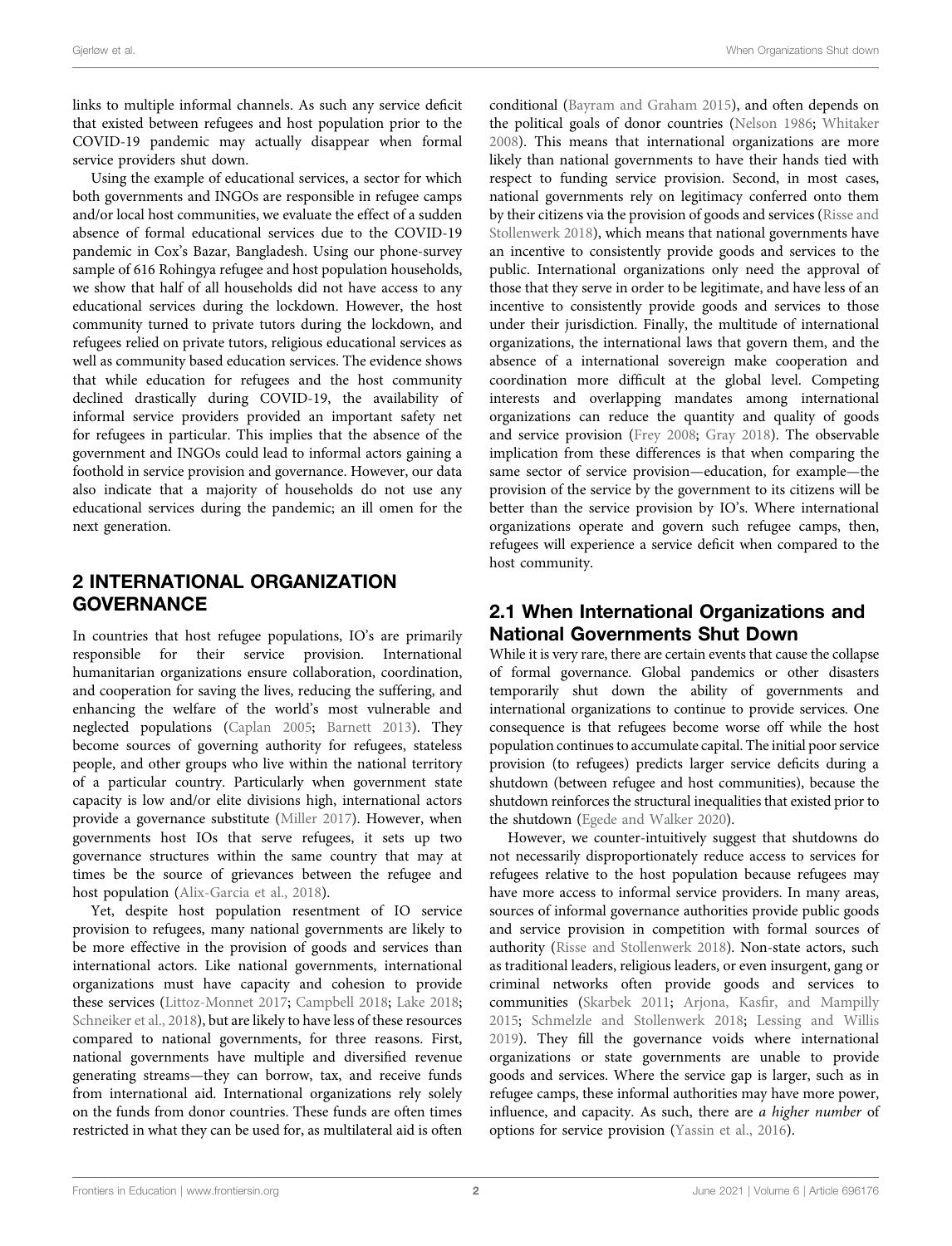With more options, refugees develop skills to navigate the competing governance authorities, and develop creative strategies to improve their situation ([Mahoudeau 2019\)](#page-6-18). Where there is less of a service gap, such as in areas that governments controls, there are likely fewer service options for citizens, as the state provides most of the goods and services. As such, they may not develop multiple networks and ties to other, informal governing authorities. The observable implication here is that refugees are likely to have multiple options of service providers, whereas host communities are likely to have fewer options for service provision. Moreover, this means that when formal service provision shuts down, informal service providers fill the formal governance void, and because refugees have more informal options, their service deficit may be on par with the host community instead of larger. That is, refugee and host communities may experience similar levels of a decrease in service provision when international organizations and national governments shut down even though refugees have a larger deficit at the start. Additionally, those who have multiple links to informal sources of service provision will be more likely to receive services during the crisis, but the services provided will be from informal sources.

## 3 GOVERNANCE IN REFUGEE AND HOST POPULATION CONTEXTS: A CASE STUDY OF THE EDUCATION SECTOR IN COX'S BAZAR, BANGLADESH

One of the most basic services that all formal governance authorities provide is education ([Cohen and Bloom, 2006\)](#page-6-19). Indeed, the provision of basic education to children is nearly universally recognized service for governments to provide. It is also recognized by the global community under Sustainable Development Goal 4. Because educational services represent a service that both governments and IOs provide, it is an ideal sector to study when comparing the effects of formal governance shutdown. In 2020, the COVID-19 pandemic shut down educational services around the world. Prior to the COVID-19 pandemic, the proportion of children and youth out of primary and secondary school worldwide had declined from 26 per cent in 2000 to 19 per cent in 2010 and 17 per cent in  $2018^2$ .

Access to education for Bangladeshi children has drastically improved over the past several decades ([ChowdhuryMushtaque](#page-6-20) [and Choudhury, 1999](#page-6-20); [ChowdhuryMushtaque et al., 2003\)](#page-6-21). In a country of over 18 million primary school students, Bangladesh has achieved near universal net primary enrollment, with approximately 98 percent of children of primary school age enrolling in school and the percentage of children completing primary school is close to 80 percent.<sup>3</sup>

In Bangladesh, it is important to distinguish between formal (or mainstream) and non-formal education. In line with

UNESCO's definition, we understand formal education as education that is institutionalized, intentional and planned through public organizations and recognized private bodies, and which constitute the formal education system of a country. Formal education programmes are hence recognized as such by the relevant national education or equivalent authorities. $4$  The former education institutions in Bangladesh cover government schools as well as private schools that use curriculum and textbooks prescribed by the National Curriculum and Textbook Board (NCTB). The language of instruction in these schools is Bangla, and like the public schools, government conducts national examinations for the students of private schools. Apart from the mainstream education system, there is also parallel educational system comprising religious institutions known as Madrasa for students who would want to study the Islamic religious subjects ([Mousumi and Kusakabe 2020](#page-6-22)).

Bangladesh's Ministry of Primary and Mass Education (MoPME) is responsible for primary education (grades 1–5), and the Ministry of Education (MoE) oversees secondary and post-secondary education. In the early 1980s, the government undertook a scheme to modernize the madrasas education system whereby secular subjects such as English, Bengali, Science and Mathematics would be taught along with religion-related subjects and languages [\(Asadullah and Chaudhury 2010](#page-6-23)). These "Aliyah" madrasas are registered with a government board.

Educational services to Rohingya refugees is different than for Bangladeshi children. Rohingya refugee children are barred from enrolling in schools in local communities outside the camps or taking national school examinations. The Bangladeshi government forbids unregistered refugees from accessing the country's formal education institutions. Instead, major organizations like UNICEF, BRAC, and other large international NGOs are providing nonformal education programmes in so-called "learning centers" in the Rohingya refugee camps [\(Dupuy and Gjerløw, 2019\)](#page-6-24). The purpose of the non-formal learning centers is to provide an alternative for learners not able to access formal education. Most non-formal learning centers teach basic language and mathematics, as well as drawing, singing and basic life skills. Here Bengali language is not allowed, and the medium of teaching is Burmese and Chittagonian language [\(Dupuy and](#page-6-25) [Østby 2019](#page-6-25)).

In addition to the IO and NGO-run learning centers, Islamic religious schools (e.g. madrasas) operate within the camps, as do networks of private tutors and informal or ad-hoc schooling arrangements. These educational services operate more informally, and are therefore not subject to regulations from the Bangladeshi government. It is assumed that this market exists because of the low quality on the services provided by ios and NGOs, as households have greater demands for education that these services can satiate.

Since August 2017, more than 650,000 Rohingya people have fled violence and persecution in Rakhine State in Myanmar, bringing the total number of Rohingya refugees in Bangladesh to more than 900,000 ([Ullah, Hossain, and Chattoraj 2020](#page-6-26), p.

<sup>2</sup> <https://www.un.org/sustainabledevelopment/education/>

<sup>3</sup> See [https://www.worldbank.org/en/results/2016/10/07/ensuring-education-for](https://www.worldbank.org/en/results/2016/10/07/ensuring-education-for-all-bangladeshis)[all-bangladeshis](https://www.worldbank.org/en/results/2016/10/07/ensuring-education-for-all-bangladeshis) <sup>4</sup>

See<http://uis.unesco.org/en/glossary-term/formal-education>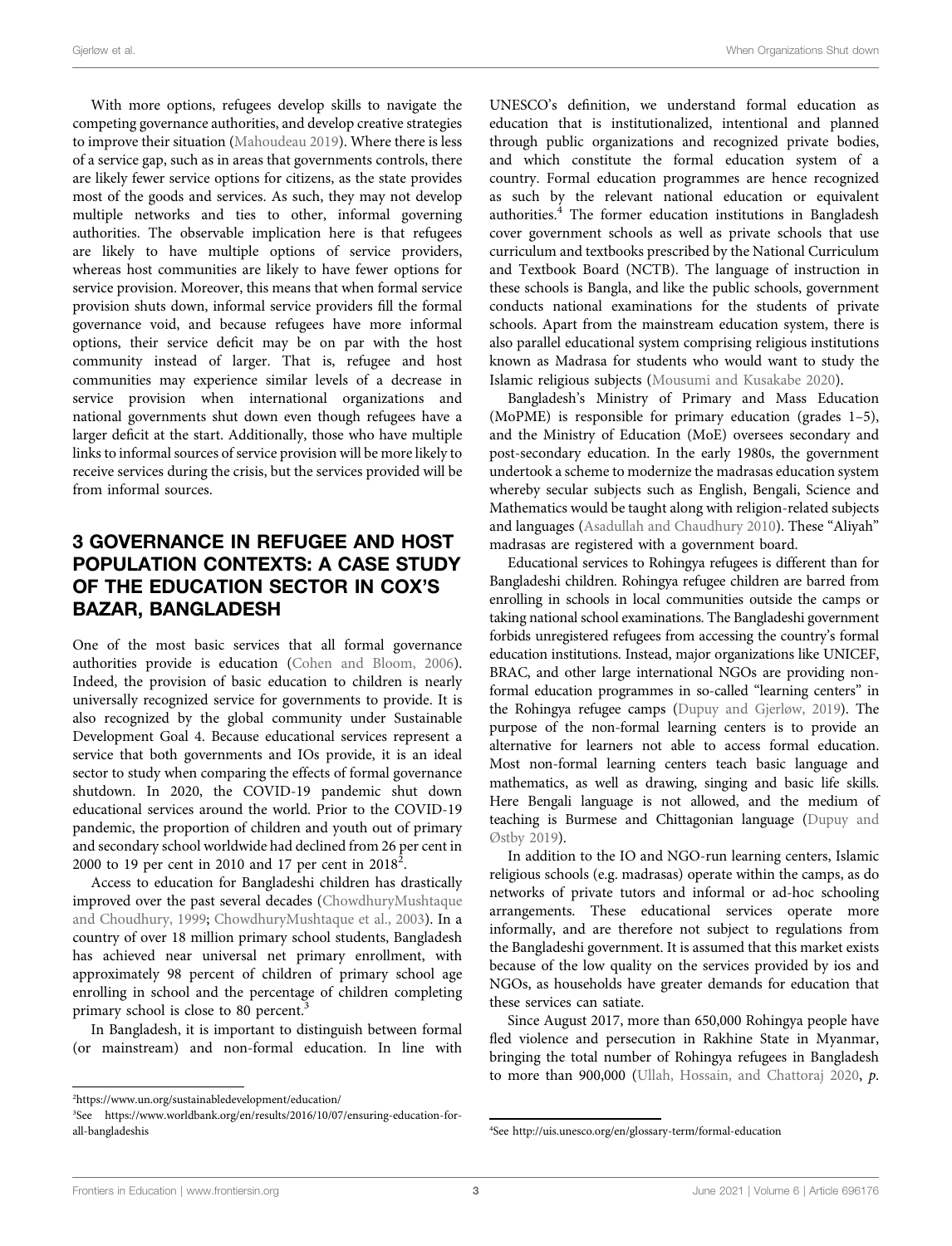795). More than half of the Rohingya population are children, and over 530,000 children aged 3 to 17 are in immediate need of education in emergency services, which are provided by ios (Cox'[s Baar Education Sector 2018](#page-6-27)).

# 4 COVID-19 AND EDUCATION IN BANGLADESH

COVID-19 is a highly contagious virus that causes respiratory illness and can be fatal unless treated. In countries were the spread of the virus spiraled our of control, such as Italy in the spring of 2020 or India in the spring of 2021, the demand for intensive care far exceeded the available capacity. This caused excess deaths also for other patient groups due to lack of treatment. Most countries have therefore drastically limited individual liberties and shut down several public services in order contain the spread of the virus [\(Hale et al., 2021](#page-6-28)). Such lockdown-measures have created huge costs for national economies and have led to the largest disruption of education in history, affecting nearly 1.6 billion learners in over 190 countries ([Fund 2020](#page-6-29); [Siam et al., 2021](#page-6-30); [Ullah, Nawaz, and Chattoraj 2021\)](#page-6-31).

Bangladesh confirmed the first coronavirus case on March 8, 2020, which led to the declaration of a "general leave" from March 26, 2020 to May 30, 2020. During this time, schools shut down across the country ([Chowdhury, 2020\)](#page-6-32). The Refugee Relief and Repatriation Commissioner (RRRC) (based in Cox's Bazar) defined education as a non-essential activity in the pandemic response, and all NGO-run learning centers in the camps closed ([Pillai and Zireva 2020](#page-6-33)). Within the Cox's Bazar district, the government forbade anyone from leaving or entering the district and blocked access to the camps for most humanitarian aid workers. An estimated 80 percent of aid workers were stopped from entering and leaving the camps [\(Spoerri, Ullah, and](#page-6-34) [Nwangwu 2020](#page-6-34)). At the time of writing in May 2021, education services have not yet reopened, and it possible that a new peak will hit Bangladesh later in 2021 [\(Arifuzzaman et al., 2021](#page-5-2)).

## 5 RESEARCH DESIGN

In order to evaluate the effect of a sudden absence of formal educational services due to the COVID-19 pandemic isn Cox's Bazar, Bangladesh, we partnered with IPA Bangladesh to conduct a phone-survey of 719 households, of which 366 were from the Rohingya refugee community and 353 were from the Bangladeshi host community. All households were located in either Teknaf 297) or Ukhia 422) in Cox's Bazar, Bangladesh. We opted for these two upazilas to get variation in the longevity of the camps, as Teknaf hosts camps that were established in the 1990s. Households were drawn at random, using sampling frames based on mauzas for the host community and camp block for the refugee community. This is the same sampling procedure as the one used by [Lopez-Pena et al. \(2020\)](#page-6-35). The survey was administered between July 18, 2020 and August 2, 2020. We only sampled households with school age children. Thus, of the 719 households, 103 did not have any school aged children and

are therefore excluded from the statistics presented here. We interviewed both male and female heads of households.

## 5.1 Ethical Considerations

We followed the same protocol and consent script used in established survey projects on the Rohingya refugee population. Moreover, one of the authors speaks Bengali and worked with the local enumerators to make sure that the consent script and the questions were culturally appropriate for both the host community and the refugees. Prior to the pandemic started in Banlgadesh in March 2020, we visited the areas in order to vet the questions. Our consent script included a description of the research and allowed the respondent to refuse to participate at any point in time during the phone interview. We did not have any deviations from our original research plan nor any contradictions in our ethical considerations. The project did not engage in deception.

We are aware of the enormous power differential between the researchers and the refugee population. For that reason, we engaged in in-depth fieldwork (in country) prior to the implementation of the survey to ensure that the questions, the subject matter, and the approaches were appropriate in the context. We found out that respondents are eager to speak about their condition and want to speak to outsiders (because so few are allowed in). They knew that they would not receive compensation and indeed are not allowed to take cash (in the camps). During the site visits, the conversation with refugees guided a lot of the decisions made about the survey questions.

# 5.2 Variables

Recall that our goal is to understand the sources of educational services before and after the shutdown for both Rohingya refugees and the local host population. As such, we asked the respondents which educational services they were using before the lockdown in March, and which services they were using in July, during which the lockdown was active. The refugees could choose between four types of educational services, and specify others if they existed. These four types were "NGO-based learning center," "Madrasa/religious school," "Community-based/private tutoring outside of your home," and "Private tutoring in your home". The host community did not have the NGO-based option, since such services are not available to them. However, they had the additional options "Government school" and "Private school", which are not available to the refugees.

Our main dependent variable is whether or not the household used at least one educational service during the lockdown. We have two main independent variables. First, we use the number of services used by the household before the lockdown. Second, we use a dummy for each educational service, with one indicating that the household used this service before the lockdown. Thus, the first variable estimates a general effect of diversification, while the second variable estimates whether there are specific types of services that are especially associated with continued education during lockdown.

Two caveats are in order. First, we cannot conclude anything about the quality of the educational services received based on these data. Second, neither do we know how often the different educational services were used by various individuals in the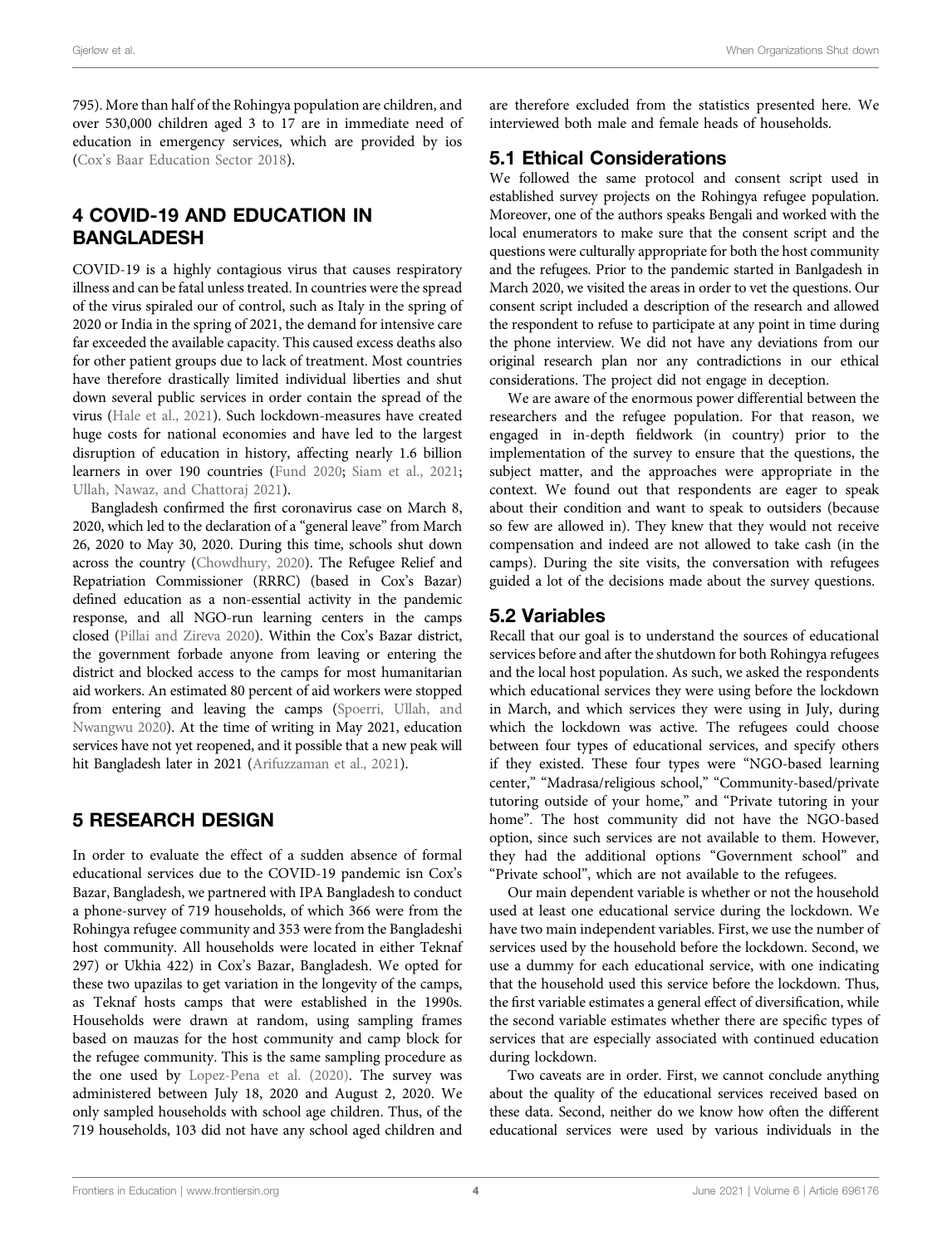

<span id="page-4-0"></span>households. We therefore caution against strong conclusions on these two points. Future studies should probe more into the quality of various educational services during the lockdown.

We control for several confounders. First, we control for whether the household member are refugees or not, with the value one indicating a Bangladashi household. Second, we control for how much the household prioritizes education. In the survey, we asked the respondents to allocate 1,000 Takka across five different expenses: Fuel, religious offerings/activities, medications, savings, and education.<sup>5</sup> In addition, the respondent could allocate to an 'other' category. The variable is divided by 10 to arrive at the percent allocated to education. We use the amount allocated to education as a measure of how much education is prioritized in the household. While this is not a perfect measure of prioritization, we believe it sufficiently captures the phenomenon, while hopefully minimizing the social-desirability bias in asking about the value of education directly. Third, we control for the household income. The measure is reported in Takka, and we use the natural logarithm. We add one to the original value to deal with transformation of 0. Last, we control for the number of children, since more children should make it more likely that a household uses an educational service for at least one of them.

An overview of all descriptive statistics is available in [Supplementary Appendix Table A1](#page-5-3). The survey items are printed in [Supplementary Appendix Tables D3,D4](#page-5-3).

<span id="page-4-1"></span>TABLE 1 | Association between prior education services and continued education during lockdown.

| Covariate               | Model 1            | Model 2            |
|-------------------------|--------------------|--------------------|
| N services before       | $0.108**$ (0.033)  |                    |
| Used other service      |                    | $0.325*(0.147)$    |
| Used community school   |                    | $0.315*(0.141)$    |
| Used home tutor         |                    | $0.307*$ (0.126)   |
| Used NGO                |                    | $0.151* (0.07)$    |
| Used religious school   |                    | $0.091* (0.044)$   |
| Used government school  |                    | 0.074(0.06)        |
| Used private school     |                    | 0.059(0.058)       |
| Host (vs refugee)       | 0.107(0.114)       | 0.154(0.126)       |
| Pct. Takka to education | $0.003***$ (0.001) | $0.003***$ (0.001) |
| Ln income               | $-0.015(0.008)$    | $-0.013(0.008)$    |
| N children              | 0.025(0.017)       | 0.026(0.017)       |
| Constant                | $0.234* (0.092)$   | 0.192(0.101)       |
| Camp/Mauza FE           | Yes                | Yes                |
| N                       | 615                | 615                |
| Model type              | lm                 | Im                 |
| Adj. R-squared          | 0.125              | 0.128              |

 $*_{p}$  < 0.05;  $*_{p}$  < 0.01;  $*_{p}$  < 0.001.

Standard errors in parenthesis

### 6 RESULTS

#### 6.1 Descriptive Statistics

Our first task is to show the educational differences between refugee and host communities prior to the shut down. We posited that access to education would be more diverse for the Rohingya refugees in comparison to the host population, in order to compensate for deficits in each individual service. [Figure 1](#page-4-0) shows that the Rohingya households were more likely to not use any educational service, but also more likely to rely on more than one educational service provider: More than half of the Rohingya household use two or more providers. The most common combination, used by half of all Rohingya households, is to combine NGO provided services with religious education. The host community on the other hand, to a large extent relied on one provider, and the most common providers were either religious (but still government) (48%), private (44%), or public schools (39%).

Second, we posited that because refugees would have a more diversified set of informal ties to education, they would use these informal networks during the shut down. In contrast, the host population's access to education services would decline because they had fewer prior informal options. Our data show that during the shut down, half of all households, both among the host community and refugee community, did not have access to any educational services.

#### 6.2 Regression Analyses

Next, we turn our attention to more systematic regression analyses. Here we are interested in whether households that used a more diversified set of educational services were more likely to continue some form of education during the lockdown. Two models are reported in [Table 1](#page-4-1), using the two different treatment variables explained above.

In Model 1, we see that more educational services is clearly associated with continued education during lockdown. The use of

<sup>5</sup> 1,000 Takka is approximately 12 USD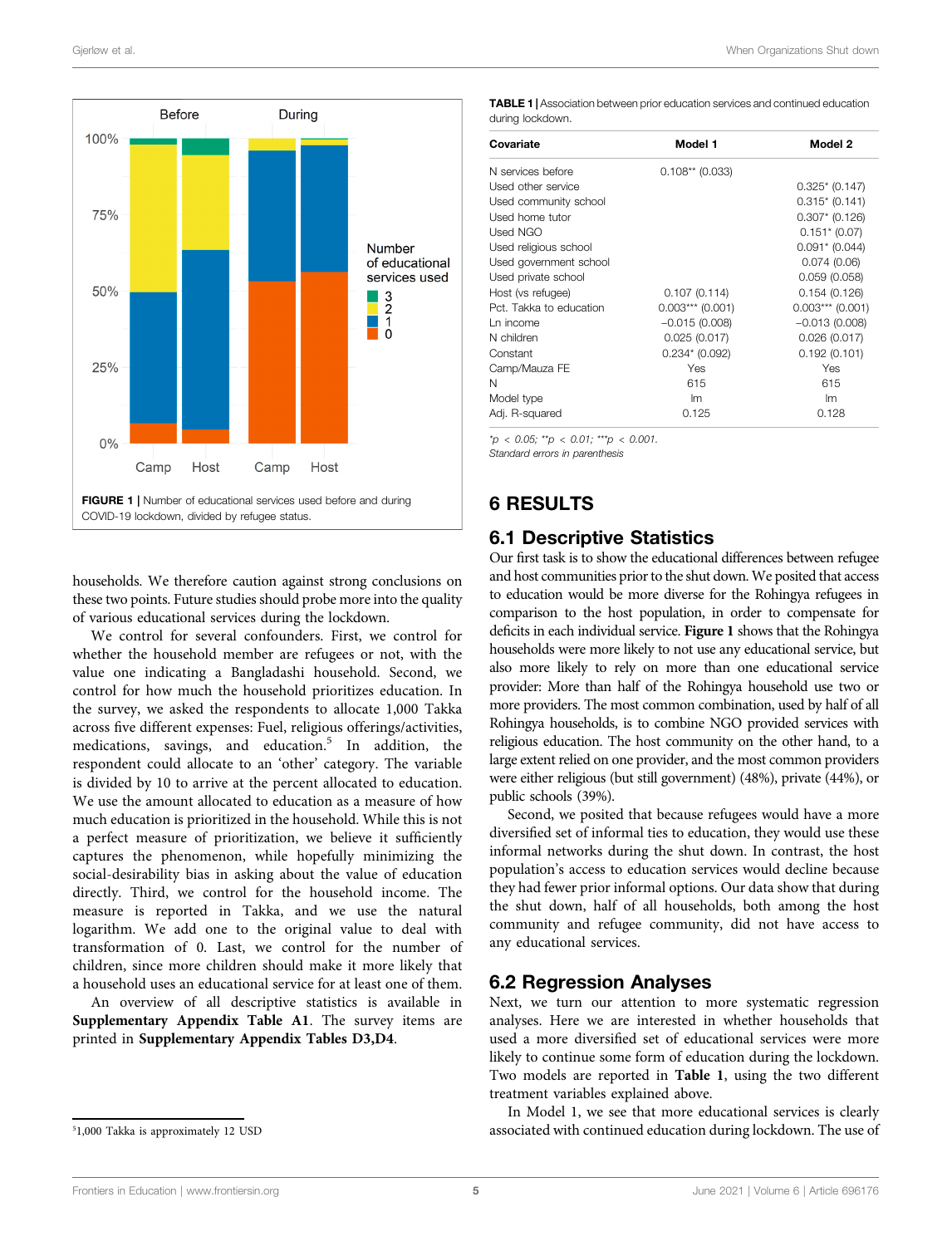one additional service is associated with 10 percentage points increase in probability to continue education during lockdown. It might be that this effect is not linear. In the [Supplementary Appendix Table](#page-5-3) [B2](#page-5-3) we show that there is indeed a positive association for each increase in the number of services (between 0 and 3).

In Model 2, we see clear variation in the association between the different educational providers before lockdown, and continued education during. Notably, the most informal forms of education—community-driven schools, the various "other services", and private home tutors—are most strongly associated with continued education. Using any of these services is associated with a 30 percentage points increase in the likelihood of continued education during lockdown. Furthermore, both NGO-provided services and religious school have a positive association with continued education, 15 and 9 percentage points respectively. Thus, the results strongly confirm our hypothesis that families who have experience with maneuvering the informal sector are more likely to find alternatives during crises.

The only type of services without any significant association with continued education, are public and private schools. These are arguably the most financially stable services, and with the highest quality. We contend that the households that use such services are less likely to compensate for a educational deficit, and were therefore more vulnerable when the schools system closed. Those who used them had no immediate, other alternatives. In the supporting information we also present a mediation analysis which gives suggestive evidence to our hypothesis [\(Imai et al., 2011\)](#page-6-36).

#### 7 CONCLUSION

The COVID-19 pandemic shut down not only governments' abilities to provide services, but also international organizations' service provisions to the most vulnerable populations–refugees. To make up for the potentially less reliable and more inconsistent provision of services by IOs, refugees turn to more informal service providers than host communities. Our data show that refugees use a higher number of service providers for education than host communities. Counter intuitively, refugee access to informal suppliers of education enabled them to turn to those informal options during the pandemic. Refugees had a wider set of education options—they relied on private tutors, religious educational services as well as community based education services. The host community only turned to private tutors during the lockdown.

Our findings point to two important implications. First, even though refugees had more alternatives than the host community for education services and possibly other services, the quality of those services is likely to be poor. Informal education, or ad hoc service provision, lack sustained funding and resources, and lack

### **REFERENCES**

standardization and oversight. Thus, in the long-term even though some refugees had access to education, the value of the education that children receive during the pandemic remains dubious. Second, the service gaps by governments and IOs enable other actors such as religious leaders, community leaders, and others to fill the void. Informal actors are able to gain more of a foothold through service provision when formal governance structures shut down. This could mean heightened competition in governance and potential weakness in formal institutions if the informal actors continue to compete with formal governance structures when the pandemic ends. A long-term consequence of the shut-down may be lower quality governance and potentially less compliance with formal institutions such as the IOs and the government.

The COVID-19 pandemic forced IOs and governments to difficult choices. Efforts to stop the spread of the disease today, risk creating new problems tomorrow. Our study shows how refugees are resilient. However, without clear strategies for handling shutdowns in the future, IOs that are meant to protect refugees may lose their status over the camps, reducing the quality of overall governance.

# DATA AVAILABILITY STATEMENT

The raw data supporting the conclusion of this article will be made available by the authors, without undue reservation.

#### ETHICS STATEMENT

The studies involving human participants were reviewed and approved by the Norwegian center for research data Institutional Review Board Cornell University Institutional Review Board Innovation for Poverty Action. Written informed consent for participation was not required for this study in accordance with the national legislation and the institutional requirements.

#### AUTHOR CONTRIBUTIONS

All authors listed have made a substantial, direct, and intellectual contribution to the work and approved it for publication.

#### <span id="page-5-3"></span>SUPPLEMENTARY MATERIAL

The Supplementary Material for this article can be found online at: [https://www.frontiersin.org/articles/10.3389/feduc.2021.696176/](https://www.frontiersin.org/articles/10.3389/feduc.2021.696176/full#supplementary-material) [full#supplementary-material](https://www.frontiersin.org/articles/10.3389/feduc.2021.696176/full#supplementary-material)

- <span id="page-5-2"></span>Arifuzzaman, M., Siam, Z. S., Rashid, M. D. H., and Islam, M. D. S., (2021). No Lockdown Policy for COVID-19 Epidemic in Bangladesh: Good, Bad or Ugly? Int. J. Mod. Phys. C 32 (5), 2150062. doi:[10.1142/](https://doi.org/10.1142/S0129183121500625) [S0129183121500625](https://doi.org/10.1142/S0129183121500625)
- <span id="page-5-1"></span>Arjona, A., Kasfir, N., and Mampilly, Z. (2015). Rebel Governance in Civil War. Cambridge University Press.

<span id="page-5-0"></span>Alix-Garcia, J., Walker, S., Batlet, A., and Order, H., (2018). Do refugee Camps Help or Hurt Hosts? the Case of Kakuma, Kenya. J. Development Econ. 130, 66–83. doi:[10.1016/j.jdeveco.2017.09.005](https://doi.org/10.1016/j.jdeveco.2017.09.005)